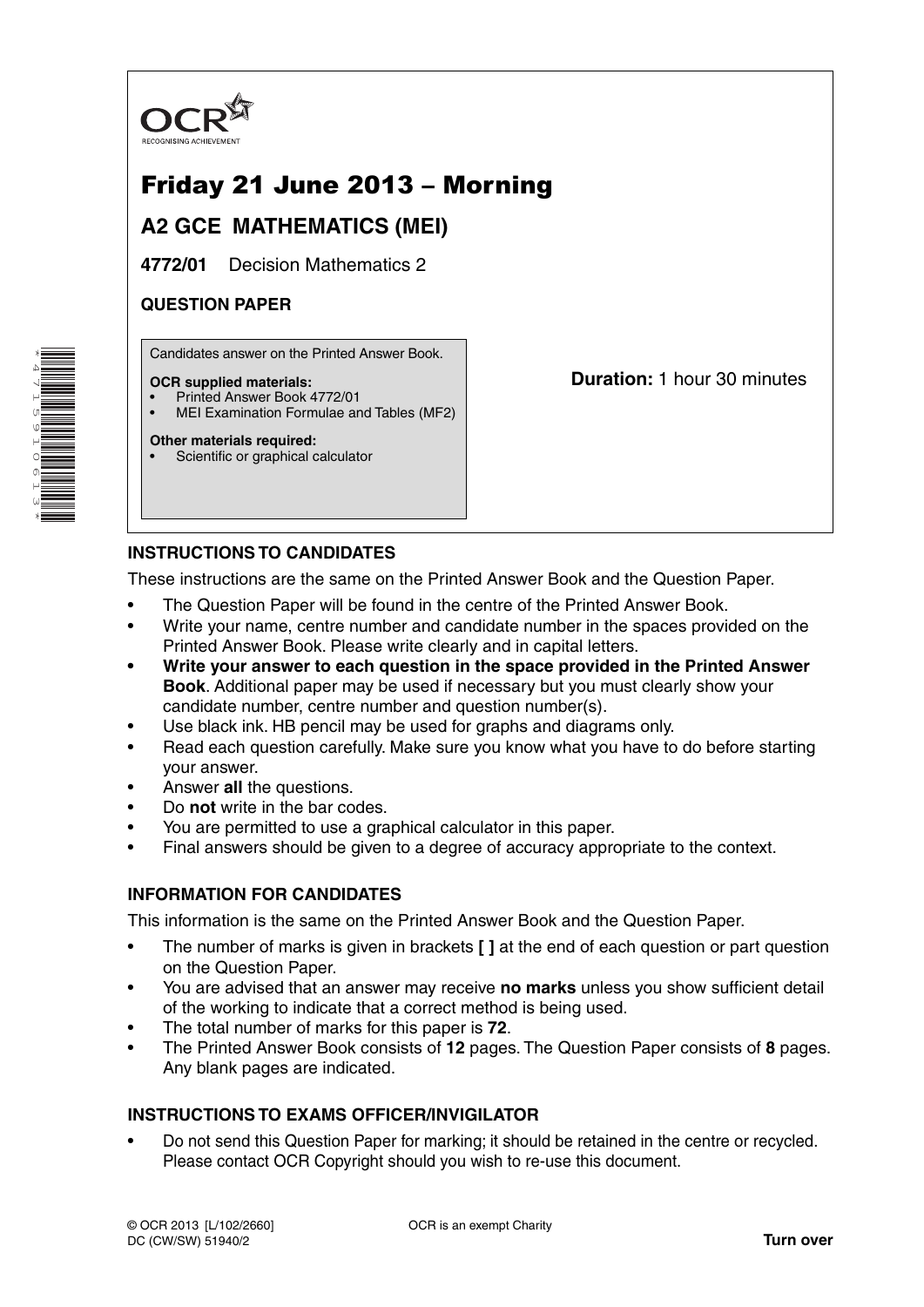**2**



In an examination question, students were asked to describe in words when a graph is simple. Mark the following responses as right or wrong, giving reasons for your decisions if you mark them wrong.

- **(i)** A graph is simple if there are no loops and if two nodes are connected by a single arc.
- **(ii)** A graph is simple if there are no loops and no two nodes are connected by more than one arc.
- **(iii)** A graph is simple if there are no loops and two arcs do not have the same ends.
- **(iv)** A graph is simple if there are no loops and there is at most one route from one node to another.

 **(b)** The following picture represents a two-way switch . It can either be in the up state  $\bullet$  or in the down state

Two switches can be used to construct a circuit in which changing the state of either switch changes the state of a lamp.



Georgios tries to connect together three two-way switches so that changing the state of any switch changes the state of the lamp. His circuit is shown below. The switches have been labelled 1, 2 and 3.



- **(i)** List the possible combination of switch states and determine whether the lamp is on or off for each of them.
- **(ii)** Say whether or not Georgios has achieved his objective, justifying your answer. **[5]**
- **(c)** Use a truth table to show that  $(A \land (B \lor C)) \lor \neg (\neg A \lor (B \land C)) \Leftrightarrow A$ . [4]

**[7]**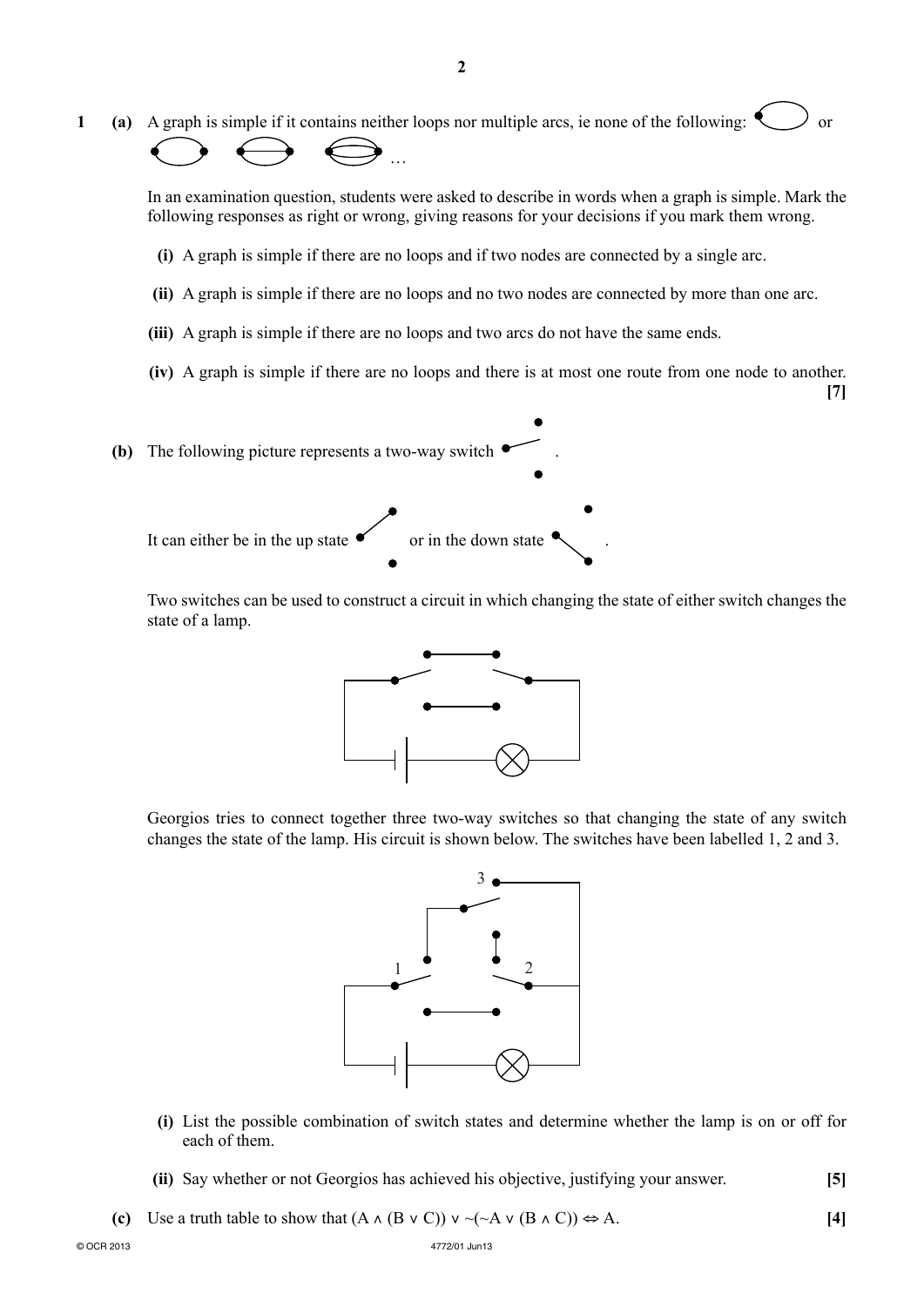**2** Graham skis each year in an Italian resort which shares a ski area with a Swiss resort. He can buy an Italian lift pass, or an international lift pass which gives him access to Switzerland as well as to Italy. For his 6-day holiday the Italian pass costs €200 and the international pass costs €250. If he buys an Italian pass then he can still visit Switzerland by purchasing day supplements at  $\epsilon$ 30 per day.

If the weather is good during his holiday, then Graham visits Switzerland three times. If the weather is moderate he goes twice. If poor he goes once. If the weather is windy then the lifts are closed, and he is not able to go at all.

In his years of skiing at the resort he has had good weather on 30% of his visits, moderate weather on 40%, poor weather on 20% and windy weather on 10% of his visits.

 **(i)** Draw a decision tree to help Graham decide whether to buy an Italian lift pass or an international lift pass. Give the action he should take to minimize the EMV of his costs. **[6]**

When he arrives at the resort, and before he buys his lift pass, he finds that he has internet access to a local weather forecast, and to records of the past performance of the forecast. The 6-day forecast is limited to "good"/"not good", and the records show the actual weather proportions following those forecasts. It also shows that 60% of historical forecasts have been "good" and 40% "not good".

| Actual<br>Forecast | good | moderate | poor             | windy | proportion of<br>forecasts |
|--------------------|------|----------|------------------|-------|----------------------------|
| good               | 0.4  | 0.5      | $\overline{0}$ . | 0.0   | 0.6                        |
| not good           | 0.15 | 0.25     | 0.35             | 0.25  | 0.4                        |

 **(ii)** Draw a decision tree to help Graham decide the worth of consulting the forecast before buying his lift pass. Give the actions he should take to minimize the EMV of his costs. **[10]**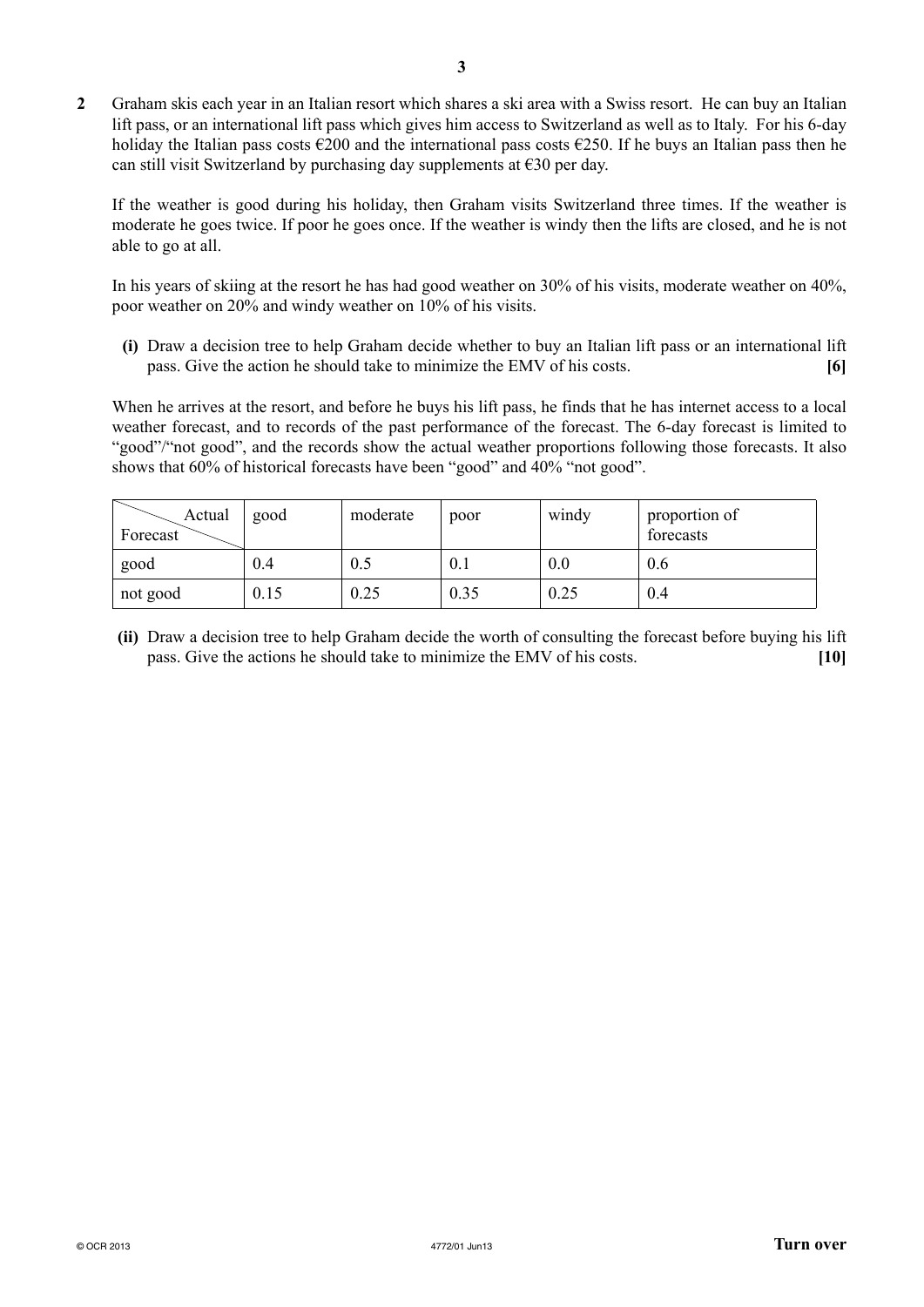**3** Five towns, **1**, **2**, **3**, **4** and **5**, are connected by direct routes as shown. The arc weights represent distances.



- **(i)** The printed answer book shows the initial tables and the results of iterations 1, 2, 3 and 5 when Floyd's algorithm is applied to the network.
	- (*A*) Complete the two tables for iteration 4. **[6]**
	- (*B*) Use the final route table to give the shortest route from vertex **5** to vertex **2**. **[1]**
	- (*C*) Use the final distance table to produce a complete network with weights representing the shortest distances between vertices. **[2]**
- **(ii)** Use the nearest neighbour algorithm, starting at vertex **4**, to produce a Hamilton cycle in the complete network. Give the length of your cycle. **[3]**
- **(iii)** Interpret your Hamilton cycle from part **(ii)** in terms of towns actually visited. **[1]**
- **(iv)** Find an improved Hamilton cycle by applying the nearest neighbour algorithm starting from one of the other vertices. **[1]**
- **(v)** Using the complete network of shortest distances (excluding loops), find a lower bound for the solution to the Travelling Salesperson Problem by deleting vertex **4** and its arcs, and by finding the length of a minimum connector for the remainder. (You may find the minimum connector by inspection.) **[3]**
- **(vi)** Given that the sum of the road lengths in the original network is 43, give a walk of minimum length which traverses every arc on the original network at least once, and which returns to the start. Show your methodology. Give the length of your walk. **[3]**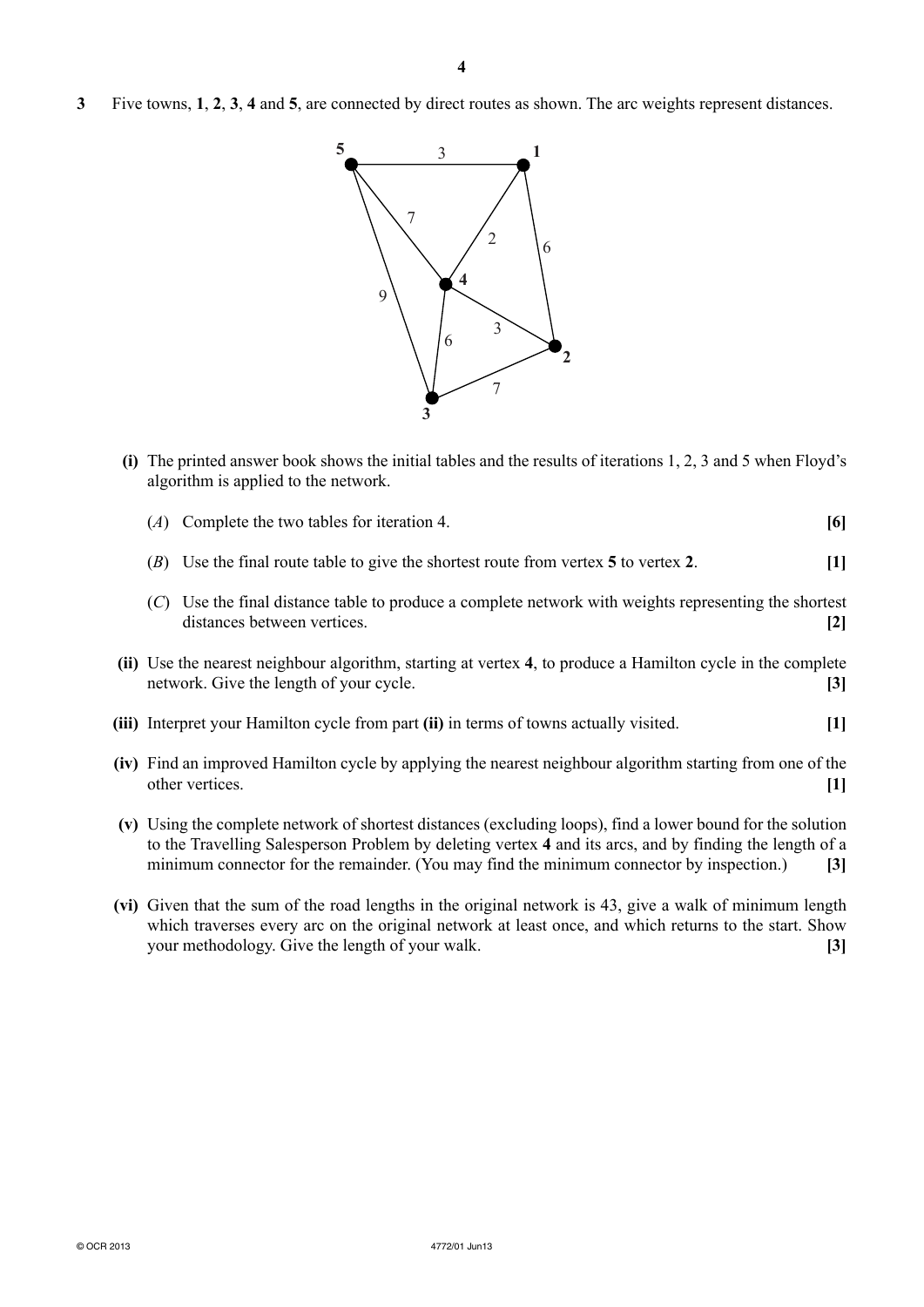**4** Colin has a hobby from which he makes a small income. He makes bowls, candle holders and key fobs.

The materials he uses include wood, metal parts, polish and sandpaper. They cost, on average, £15 per bowl, £6 per candle holder and £2 per key fob. Colin has a monthly budget of £100 for materials.

Colin spends no more than 30 hours per month on manufacturing these objects. Each bowl takes 4 hours, each candle holder takes 2 hours and each key fob takes half an hour.

 **(i)** Let *b* be the number of bowls Colin makes in a month, *c* the number of candle holders and *f* the number of key fobs. Write out, in terms of these variables, two constraints corresponding to the limit on monthly expenditure on materials, and to the limit on Colin's time. **[2]**

Colin sells the objects at craft fairs. He charges £30 for a bowl, £15 for a candle holder and £3 for a key fob.

- **(ii)** Set up an initial simplex tableau for the problem of maximising Colin's monthly income subject to your constraints from part **(i)**, assuming that he sells all that he produces. **[2]**
- **(iii)** Use the simplex algorithm to solve your LP, and interpret the solution from the simplex algorithm. **[8]**

Over a spell of several months Colin finds it difficult to sell bowls so he stops making them.

 **(iv)** Modify and solve your LP, using simplex, to find how many candle holders and how many key fobs he should make, and interpret your solution. **[3]**

At the next craft fair Colin takes an order for 4 bowls. He promises to make exactly 4 bowls in the next month.

 **(v)** Set up this modified problem either as an application of two-stage simplex, or as an application of the big-M method. You are not required to solve the problem. **[3]**

The solution now is for Colin to produce 4 bowls,  $6\frac{2}{3}$  candle holders and no key fobs.

- **(vi)** What is Colin's best integer solution to the problem? **[1]**
- **(vii)** Your answer to part **(vi)** is not necessarily the integer solution giving the maximum profit for Colin. Explain why. **[1]**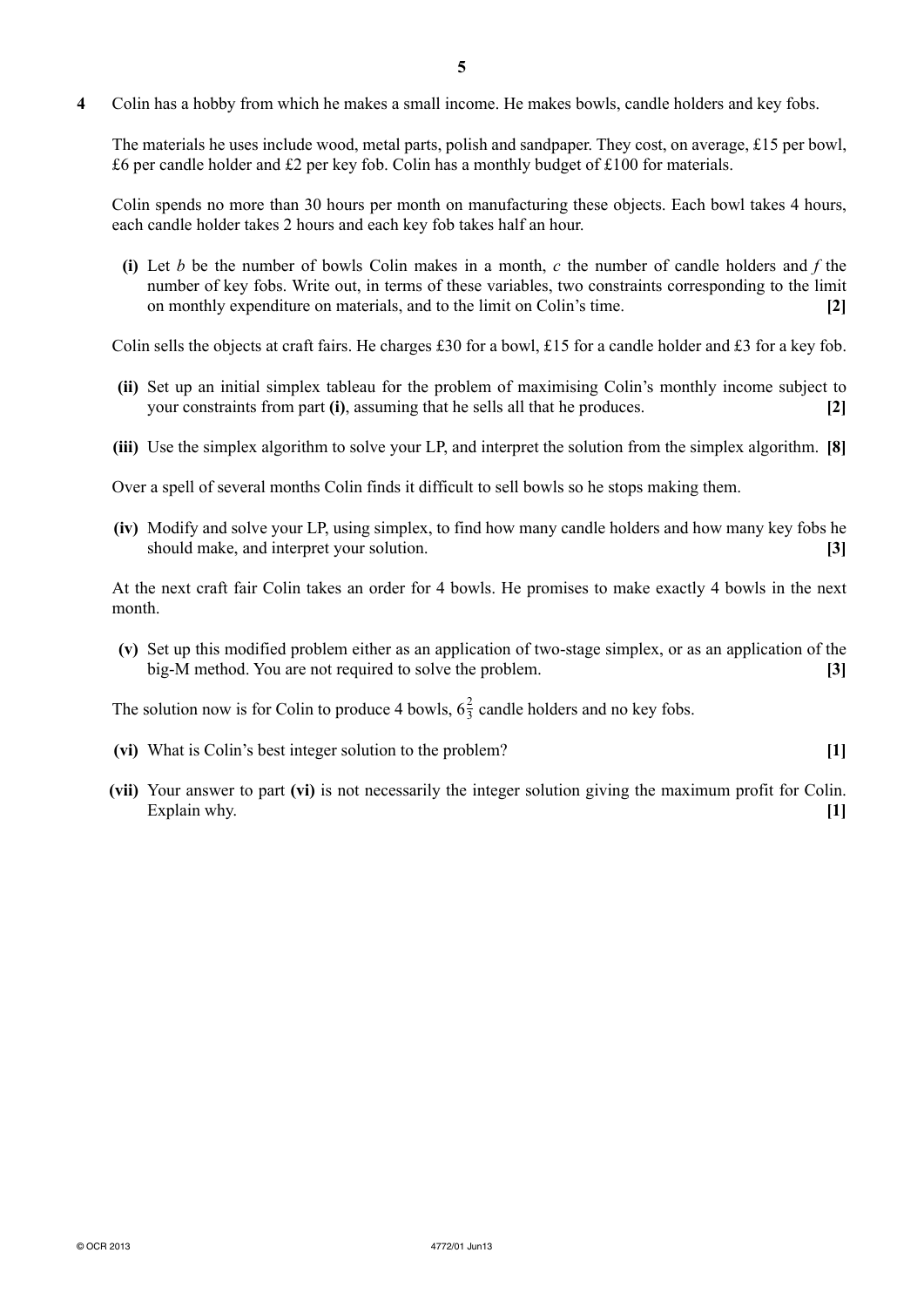#### **BLANK PAGE**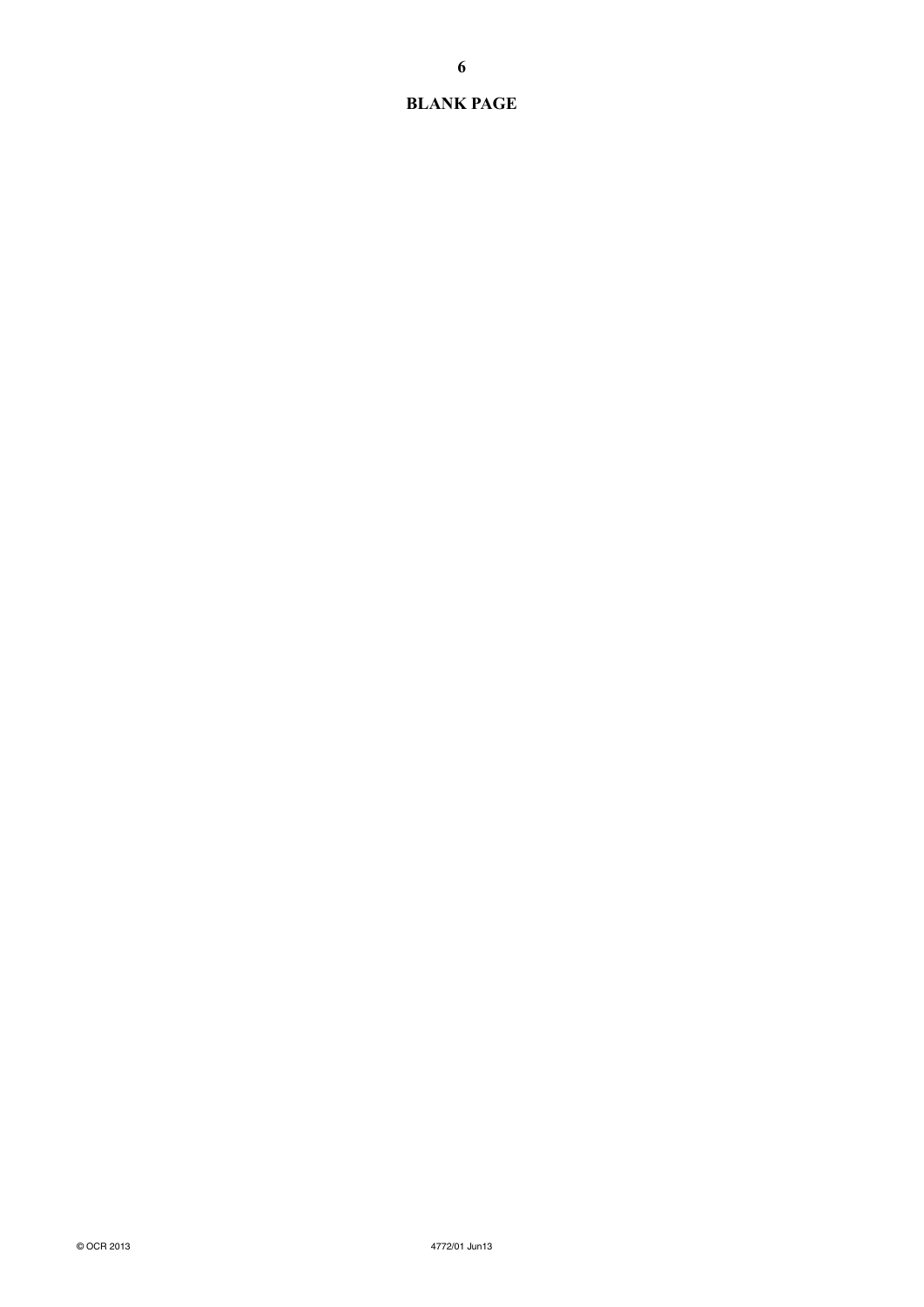#### **BLANK PAGE**